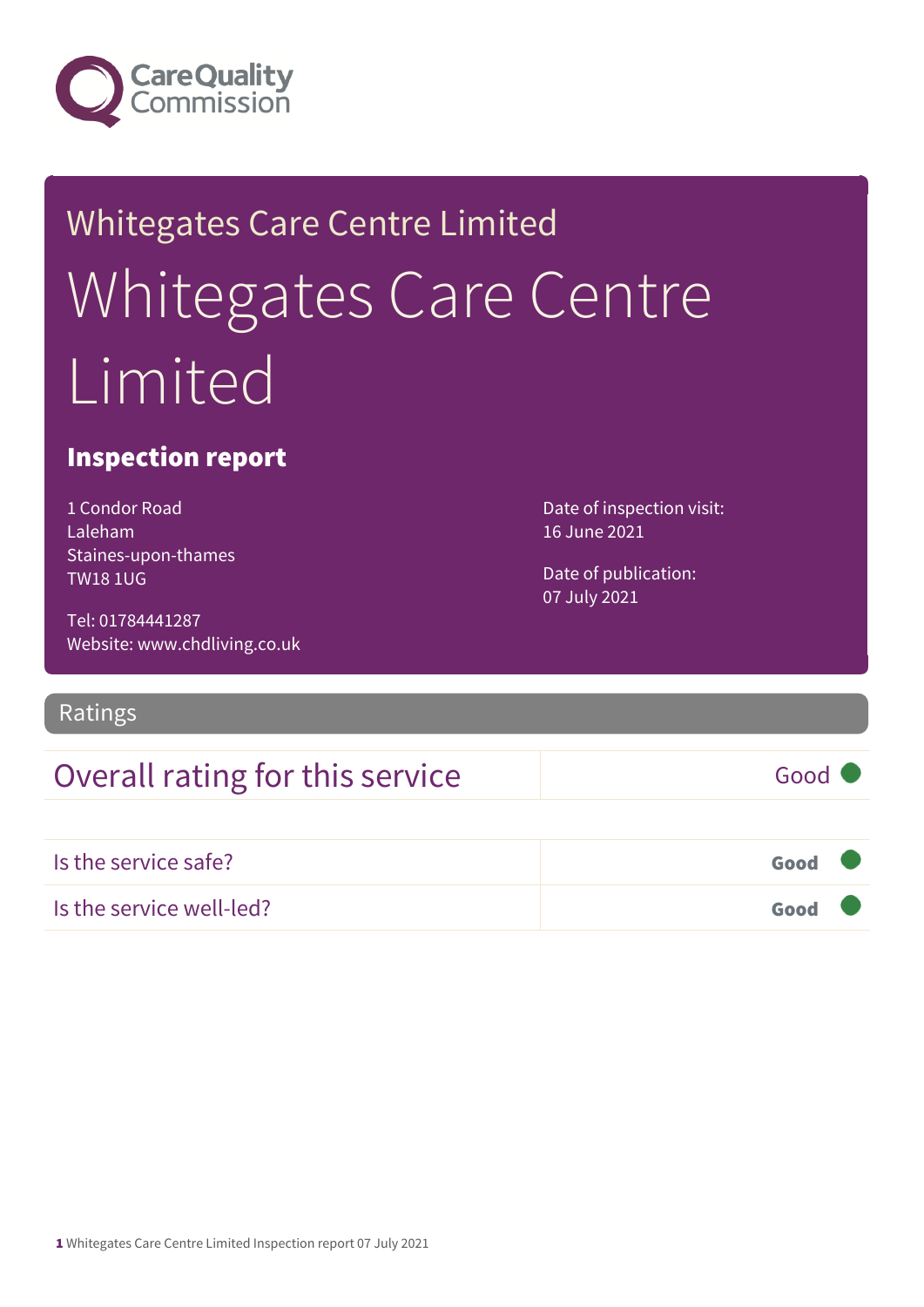## Summary of findings

### Overall summary

#### About the service

Whitegates Care Centre Limited is a care home providing personal and nursing care to up to 51 people aged 65 and over. At the time of the inspection 32 people lived in the home and received support and care due to their physical and health support needs. Some people also lived with dementia.

#### People's experience of using this service and what we found

People and their relatives told us the home was safe and they felt staff provided good care and knew people's needs well. Staff regularly reviewed people's individual risks and protected them from avoidable harm. Staff also worked with other healthcare professionals where needed to ensure people's health and care needs were appropriately addressed.

The home manager recently reviewed staff deployment and made sure there were enough staff on duty, so people received timely care meeting their needs. The provider followed safe recruitment practice to safeguard people.

Staff demonstrated good infection and prevention practice which protected people from spread of infections, including COVID-19. People received safe support with their medicines.

The home manager had a good oversight of the quality and safety of care and was supported by the provider to improve the service. There was a robust service improvement plan in place, and we saw actions were progressed as planned. For example, people's hydration needs were now closely monitored, and staff were aware how to support people to have regular drinks.

Staff felt supported to raise any concerns and were complimentary about the manager and the regional manager. The manager improved communication within the staff team by implementing clear structures for discussions and gathering staff's feedback. People's relatives felt informed and involved in the service. They were able to visit their loved ones and spend time together in the community in COVID-19 secure way.

For more details, please see the full report which is on the CQC website at www.cqc.org.uk

#### Rating at last inspection and update

The last rating for this service was requires improvement (published 4 March 2020). The provider completed an action plan after the last inspection to show what they would do and by when to improve. At this inspection we found improvements had been made and the provider was no longer in breach of regulations.

Why we inspected

This was a planned inspection based on the previous rating.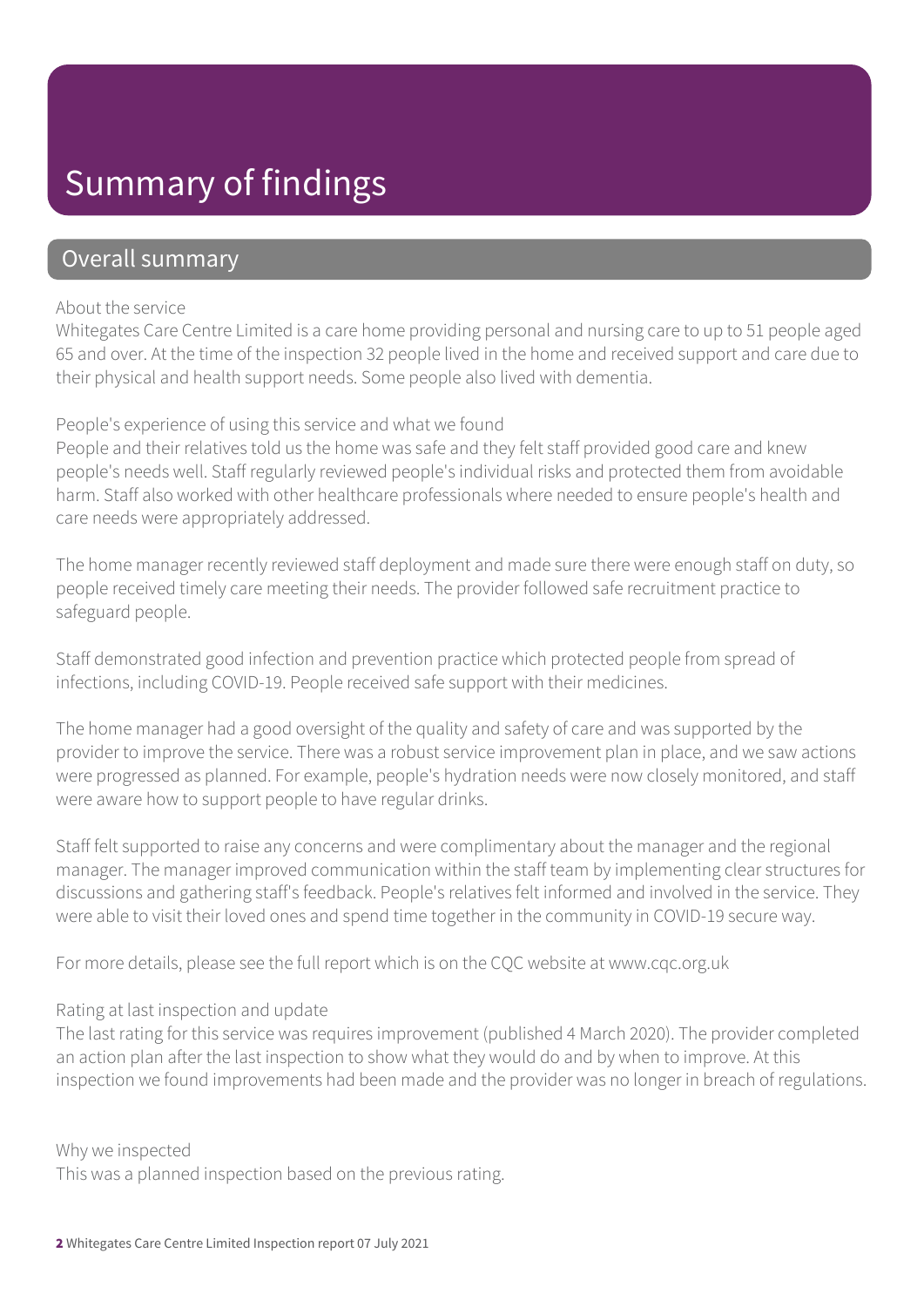We looked at infection prevention and control measures under the Safe key question. We look at this in all care home inspections even if no concerns or risks have been identified. This is to provide assurance that the service can respond to COVID-19 and other infection outbreaks effectively.

We carried out an unannounced comprehensive inspection of this service on 30 January 2020. A breach of regulation 12 (Safe care and treatment) legal requirements was found. The provider completed an action plan after the last inspection to show what they would do and by when to improve.

We undertook this focused inspection to check they had followed their action plan and to confirm they now met legal requirements. This report only covers our findings in relation to the Key Questions Safe and Wellled which contain those requirements.

The ratings from the previous comprehensive inspection for those key questions not looked at on this occasion were used in calculating the overall rating at this inspection. The overall rating for the service has changed from requires improvement to good. This is based on the findings at this inspection. You can read the report from our last comprehensive inspection, by selecting the 'all reports' link for Whitegates Care Centre Limited on our website at www.cqc.org.uk.

#### Follow up

We will continue to monitor information we receive about the service until we return to visit as per our reinspection programme. If we receive any concerning information we may inspect sooner.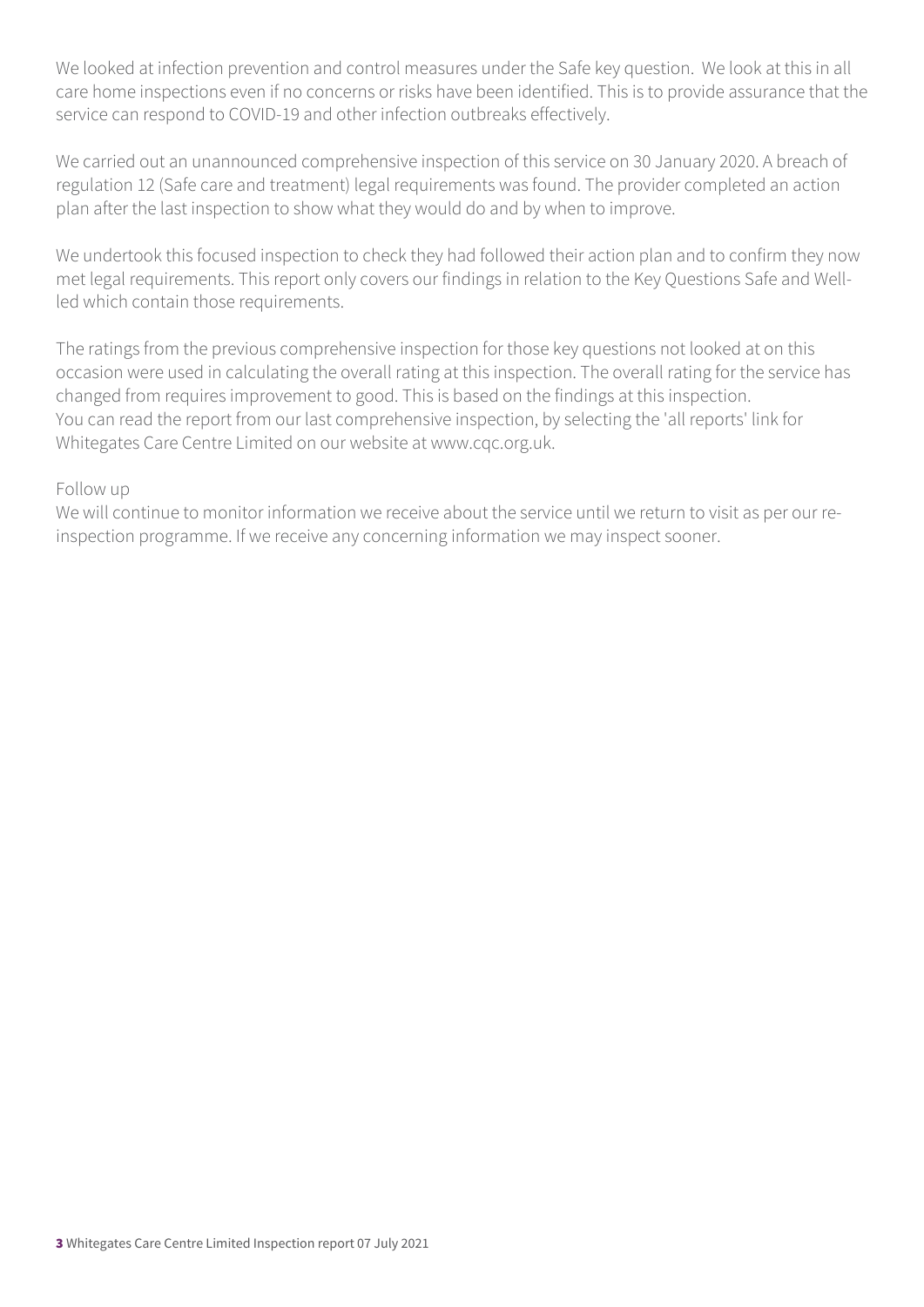## The five questions we ask about services and what we found

We always ask the following five questions of services.

| Is the service safe?                        | Goo  |
|---------------------------------------------|------|
| The service was safe.                       |      |
| Details are in our safe findings below.     |      |
|                                             |      |
| Is the service well-led?                    |      |
|                                             | Good |
| The service was well-led.                   |      |
| Details are in our well-led findings below. |      |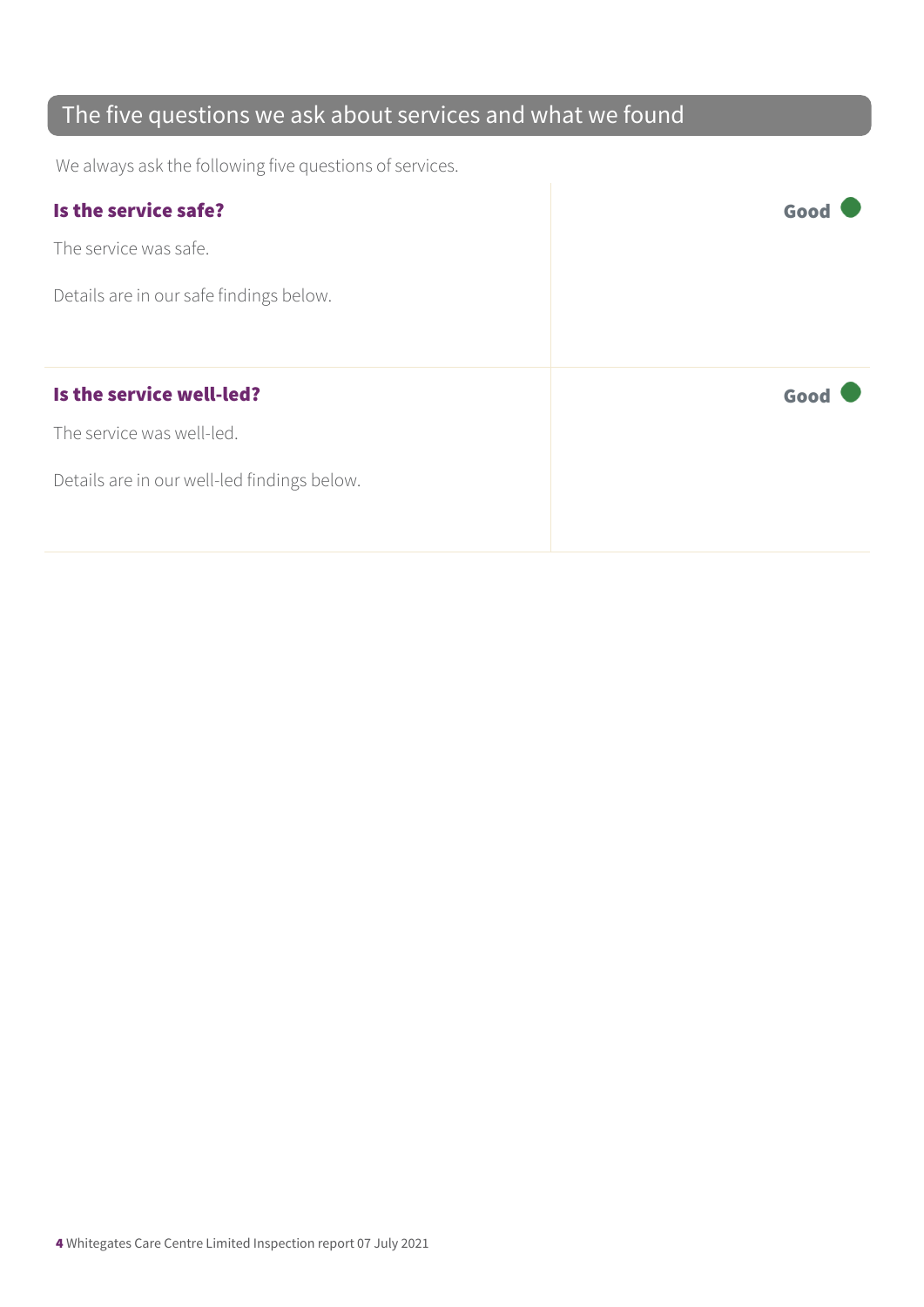

# Whitegates Care Centre **Limited**

Detailed findings

## Background to this inspection

#### The inspection

We carried out this inspection under Section 60 of the Health and Social Care Act 2008 (the Act) as part of our regulatory functions. We checked whether the provider was meeting the legal requirements and regulations associated with the Act. We looked at the overall quality of the service and provided a rating for the service under the Care Act 2014.

As part of this inspection we looked at the infection control and prevention measures in place. This was conducted so we can understand the preparedness of the service in preventing or managing an infection outbreak, and to identify good practice we can share with other services.

#### Inspection team

The inspection was carried out by two inspectors.

#### Service and service type

Whitegates Care Centre Limited is a 'care home'. People in care homes receive accommodation and nursing or personal care as a single package under one contractual agreement. CQC regulates both the premises and the care provided, and both were looked at during this inspection.

The service did not have a manager registered with the Care Quality Commission. The registered manager and the provider are legally responsible for how the service is run and for the quality and safety of the care provided. However, there was a home manager in charge of the day to day running of the home who was in the process of applying for CQC registration.

Notice of inspection This inspection was unannounced.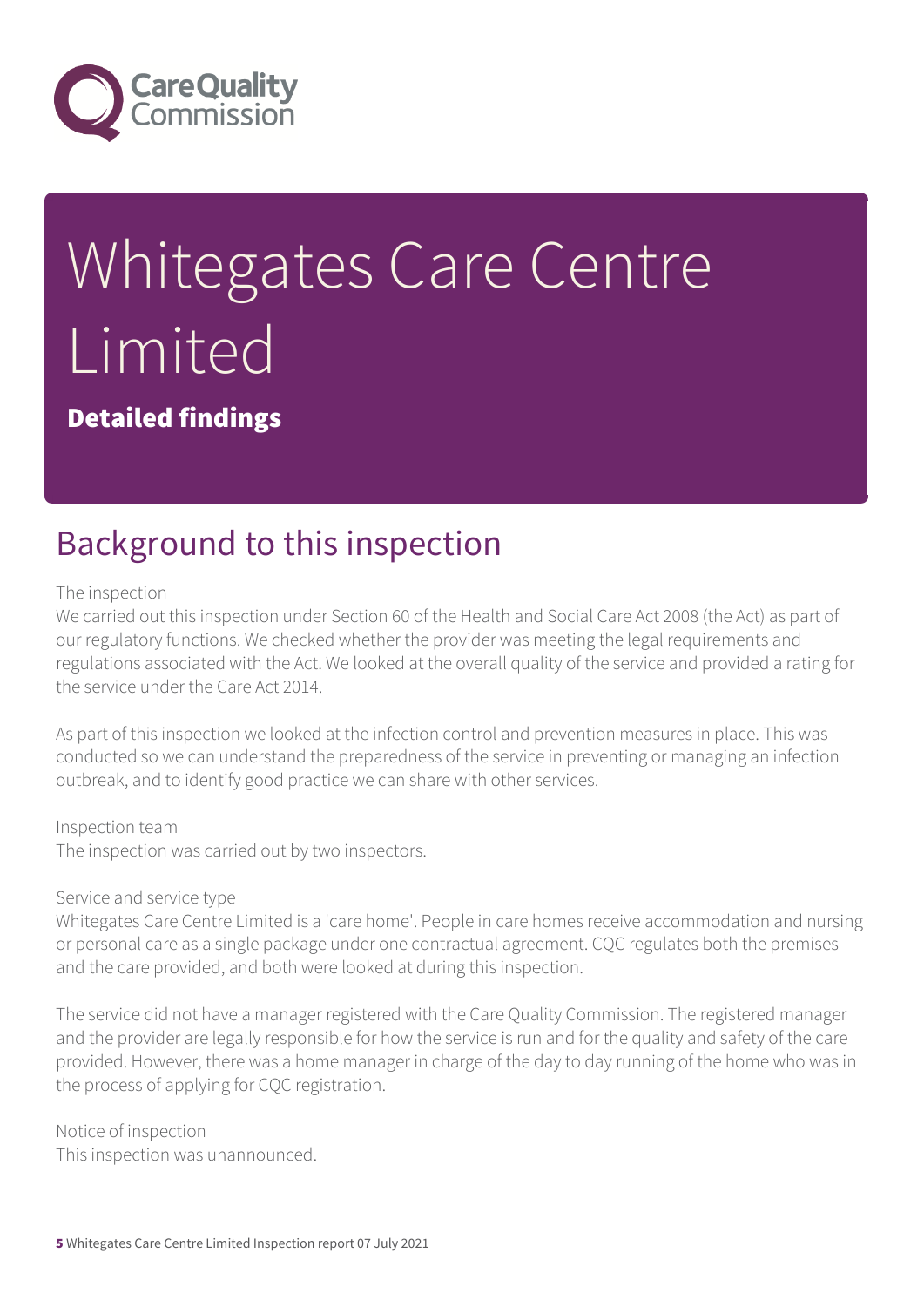#### What we did before the inspection

We reviewed information we had received about the service since the last inspection. We sought feedback from the local authority and Healthwatch. Healthwatch is an independent consumer champion that gathers and represents the views of the public about health and social care services in England. The provider was not asked to complete a provider information return prior to this inspection. This is information we require providers to send us to give some key information about the service, what the service does well and improvements they plan to make. We took this into account when we inspected the service and made the judgements in this report. We used all of this information to plan our inspection.

#### During the inspection

We spoke with five people who used the service about their experience of the care provided. We spoke with 10 members of staff including housekeeping and maintenance staff, healthcare assistants, registered nurse, home manager, regional manager and quality and compliance manager. We reviewed a range of records. This included medicines records for four people and daily care records for five people. We looked at four staff files in relation to recruitment and staff supervision. A variety of records relating to the management of the service, including quality and safety audits, accident and incident records and policies and procedures were reviewed.

#### After the inspection

We continued to seek clarification from the provider to validate evidence found. We looked at staff training data, COVID-19 risk assessment, additional meeting records and risk management plans for five people. We spoke with five relatives of people who received care and one more registered nurse working in the home.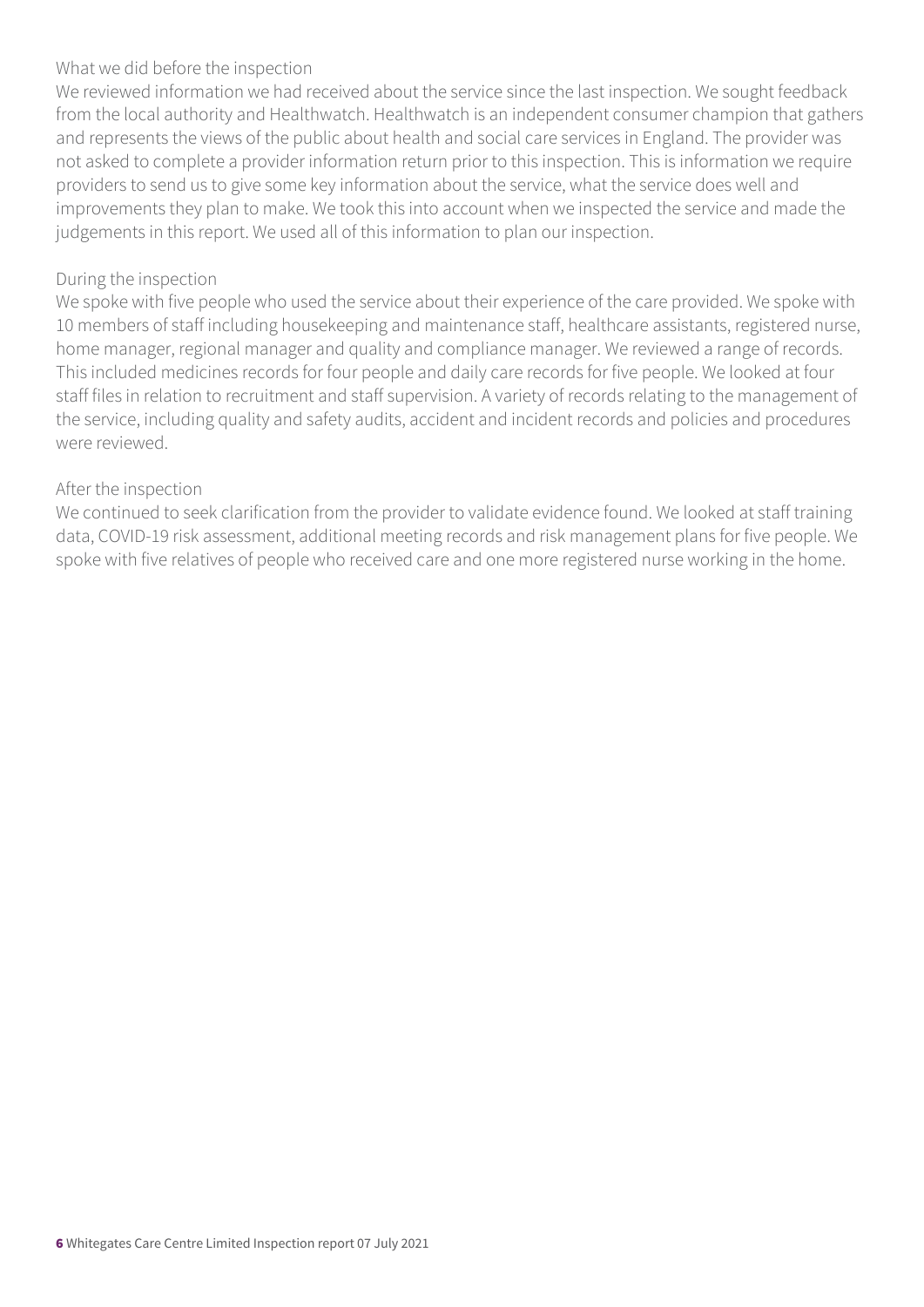## Is the service safe?

# Our findings

Safe – this means we looked for evidence that people were protected from abuse and avoidable harm.

At the last inspection this key question was rated as requires improvement. At this inspection this key question has now improved to good. This meant people were safe and protected from avoidable harm.

Assessing risk, safety monitoring and management

At our last inspection the provider had failed to ensure risk had been managed in relation to fluids provided to people. This was a breach of regulation 12 (Safe Care and Treatment) of the Health and Social Care Act 2008 (Regulated Activities) Regulations 2014. Enough improvement had been made at this inspection and the provider was no longer in breach of regulation 12.

- At the last inspection we found not all people had access to fresh drinks and staff had failed to monitor their fluid intake where it had posed a risk of dehydration or infections. At this inspection we saw all people had fresh drinks available to them. One relative said, "They encourage fluids and I know that they write [fluid intake] down. [Relative] was losing weight so they encourage her to eat and they give her [nutritional supplement]. Given her age and frailty, they do remarkably well."
- The provider implemented new fluid monitoring charts. Staff were aware of people's risks and recorded where support was offered with drinks. There was clear guidance for staff on how much people should drink every day and registered nurses monitored that daily. Records confirmed people now received regular support and the risk of dehydration was well managed.
- People's relatives told us staff supported their loved ones to address any individual risks. One relative said her family member was at risk of skin damage but did not have any problems for some time as staff spotted any redness quickly and, "They treated it immediately and it was resolved." People's records included appropriate individual risk assessments, for example around COVID-19, falls risk, specific health conditions such as diabetes, continence and skin integrity.
- Staff we spoke with were aware of people's individual risks. For example, staff told us how they needed to regularly check on some people who spent the majority of their time in bed and were not able to call to summon help. Records confirmed people with complex needs were offered regular support around their day to day needs and we observed some kind, positive interactions between people and staff when they were provided with support.

Systems and processes to safeguard people from the risk of abuse

- People we spoke with and their relatives told us they felt the home was safe. One relative said, "They have been spot on with protecting all the residents, which is the main thing."
- Staff knew how to protect people from abuse and neglect and felt confident in how to report any concerns. One staff member said, "First I would go to [manager]. If I didn't feel I was being listened to, I would do the whistle-blowing." Staff also received safeguarding training.
- The manager reviewed all incidents and accidents and reported any safeguarding concerns to the local authority where needed. They were also working together with social services to ensure action was taken to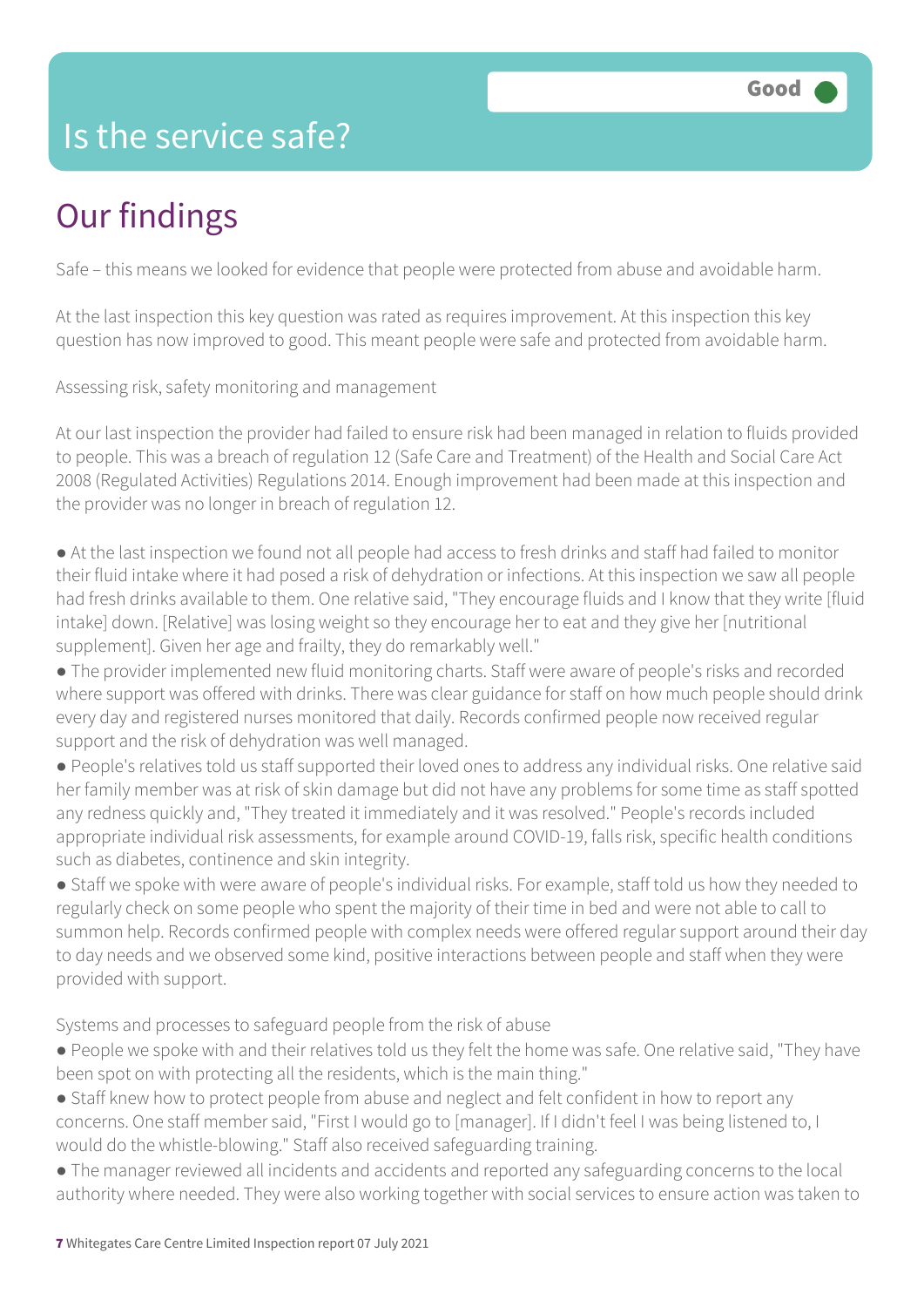protect people. The management team undertook additional work to promote a culture of openness and 'speaking up' in the service and were supported by the provider's HR department.

#### Staffing and recruitment

• There were enough staff to provide people with the care they required. Although the home was a busy service, we saw staff were present and able to attend to people's needs in a timely and safe way and people's records confirmed that. People we spoke with told us they were confident they would receive support when needed. One relative said, "There are always enough people around in the right place."; and explained this meant the home did not feel institutional to them but same time people were kept safe.

● The manager made changes to the daily staff deployment plans to ensure staff were able to safely assist all people they took care of in a timely way during the day. One staff said, "It can feel very busy but it's fine as long as you manage your time well." Staff commented there were some days when the home got busy, especially if there were multiple emergencies but they would receive support from the manager to safely manage those situations.

● The manager followed safe recruitment practices. Hence, only suitable staff were employed. The provider obtained proof of identity, references and a Disclosure and Barring Service (DBS) check. DBS checks help employers make safer recruitment decisions and include a criminal record check.

#### Using medicines safely

● People's relatives told us they had no concerns around support their loved ones received with their medicines. People were supported by trained registered nurses who were aware of individual risks and specific needs. For example, there was clear guidance in place for management of diabetes or use of additional medicines for people at the end stages of their lives.

● Staff completed medicines administration records (MAR). Additional guidance, for example on medicines interactions was available for nurses in the clinical rooms. There were clear protocols in place for 'when required' medicines or topical medicines such as creams.

● Staff performed regular checks of medicines stock and storage. For example, due to hot weather on the day of the inspection, the registered nurse took immediate action to call for assistance of the maintenance staff to cool down the room, so the medicines were kept safe.

● The provider had an auditing system in place for safe management of medicines and appropriately reported and managed any medicine errors when needed. This included not only errors in administration, but also recording errors. Records confirmed the manager took appropriate action to investigate the cause of the error and addressed lessons learned to prevent similar occurrences in the future.

#### Preventing and controlling infection

- We were assured that the provider was preventing visitors from catching and spreading infections.
- We were assured that the provider was meeting shielding and social distancing rules.
- We were assured that the provider was admitting people safely to the service.
- We were assured that the provider was accessing testing for people using the service and staff.
- We were assured that the provider was promoting safety through the layout and hygiene practices of the premises.

● We were assured that the provider was making sure infection outbreaks can be effectively prevented or managed.

- We were assured that the provider's infection prevention and control policy was up to date.
- We were assured the provider was facilitating visits for people living in the home in accordance with the current guidance.
- We were somewhat assured that the provider was using personal protective equipment (PPE) effectively and safely. Staff had access to appropriate PPE and used it correctly when supporting people. However, we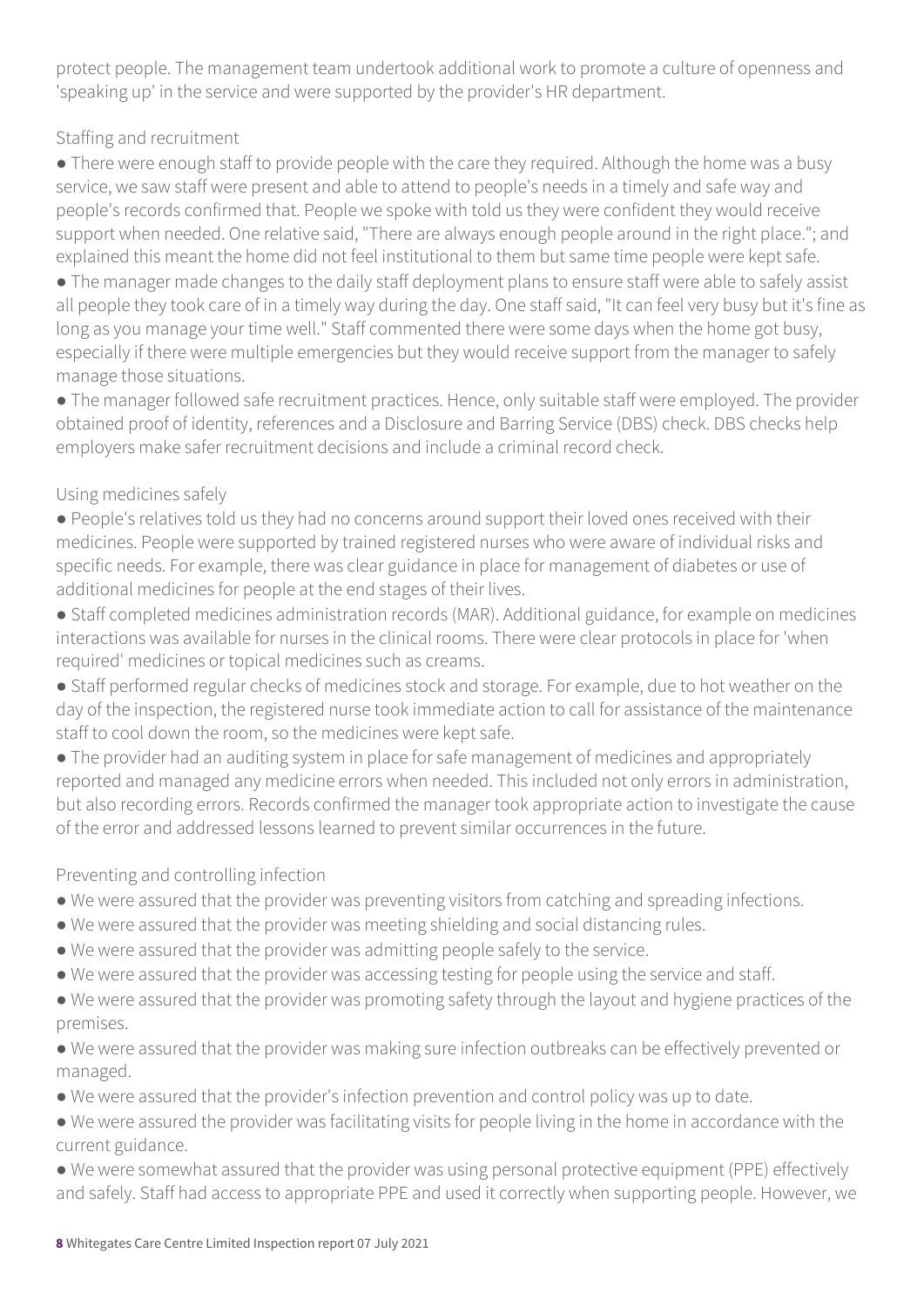observed not all staff members had well-fitting face masks throughout our visit when not providing care. The provider addressed this with staff and continued to support them around PPE use. There was an allocated IPC lead for the service and additional training was booked for staff. There was no PPE station near the exit to the staff smoking area which we addressed with the provider. The home manager immediately actioned our feedback and placed PPE supply station near the door to ensure staff could appropriately dispose of their face mask before going for a break and put on a fresh mask on their return. We have also signposted the provider to resources to develop their approach.

Learning lessons when things go wrong

● The home manager had systems in place to routinely analyse incidents, accidents and individual changes in people's needs and addressed any lessons learned to prevent ongoing risks to people. They were supported to improve this area of practice by the regional manager who regularly visited the service.

● Incidents and accidents such as falls were logged and checked for any underlying causes to establish ways of supporting people to minimise risks to people. For example, records showed for some people staff increased the frequency of the welfare checks to ensure support was readily available. For others, additional equipment was put in place such as sensor mats.

● The manager implemented a new meeting structure and outline which included regular discussions about lessons learned and follow up action required to protect people. Records confirmed clinical staff reflected on incidents and accidents and lessons learned and changes were made to people's support when needed.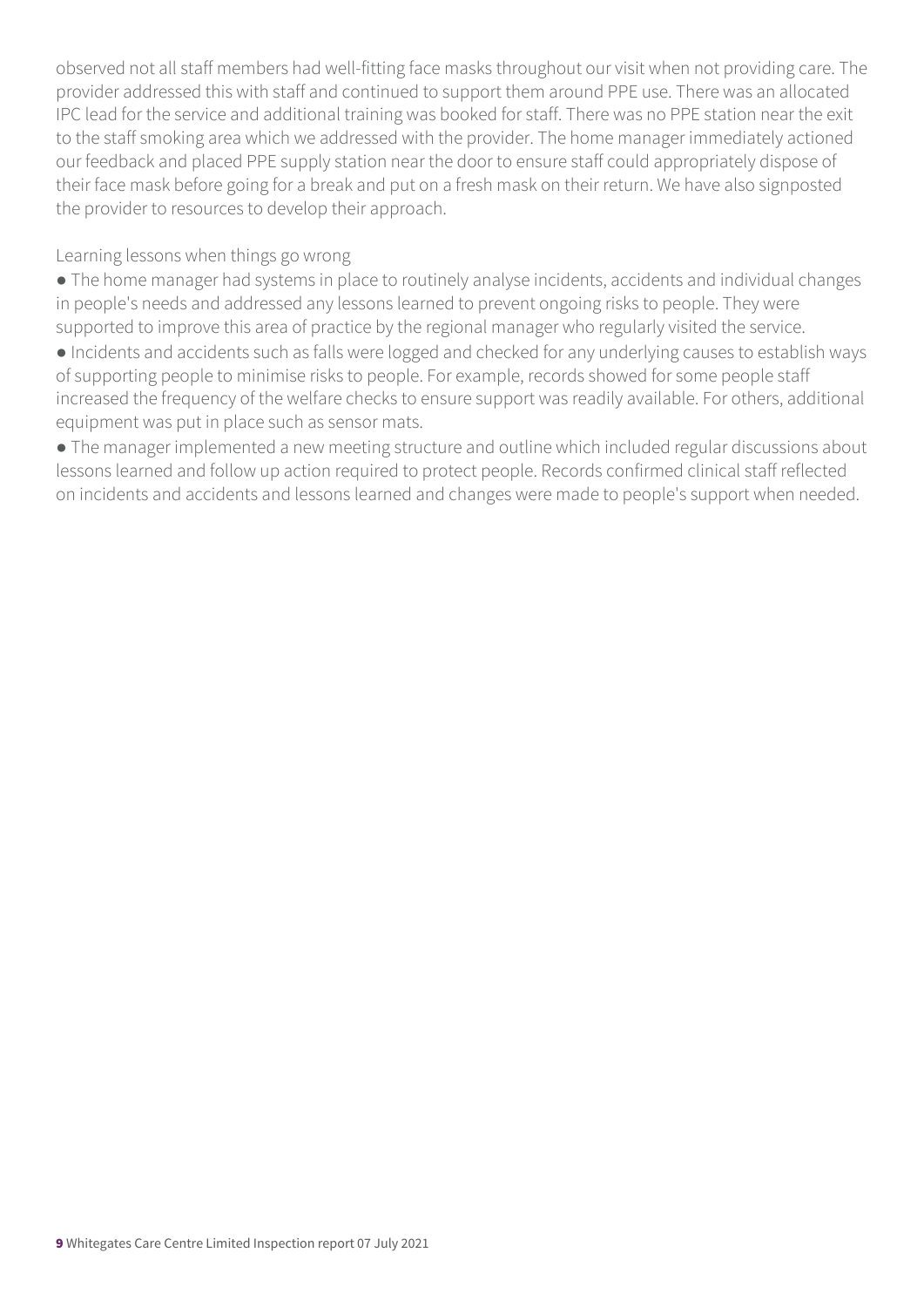## Is the service well-led?

# Our findings

Well-led – this means we looked for evidence that service leadership, management and governance assured high-quality, person-centred care; supported learning and innovation; and promoted an open, fair culture.

At the last inspection this key question was rated as requires improvement. At this inspection this key question has now improved to good. This meant the service was consistently managed and well-led. Leaders and the culture they created promoted high-quality, person-centred care.

Managers and staff being clear about their roles, and understanding quality performance, risks and regulatory requirements; Continuous learning and improving care

At our last inspection we recommended that the provider ensure checks are in place to ensure quality is being maintained with fluid charts and the recording of information by staff. The provider had made improvements.

● The provider improved the systems of recording people's fluid intake and monitoring people's health risks since our last inspection. Recording charts were changed and guided staff better on how much people should drink to remain well-hydrated as individual targets were identified for people in consultation with their GP. Staff knew people who would be at risk without support to drink throughout the day and their individual risks were discussed during various staff meetings, including staff meetings and clinical review meetings.

● The registered nurses now monitored people's overall fluid intake daily. The staff team also completed daily monitoring charts to ensure all people had fresh drinks available in their rooms. The home manager had a good oversight of people's changing needs as they regularly communicated with the staff team and provided 'hands on' leadership for staff.

● The provider supported the manager to undertake a range of quality and safety audits. These were followed by a creation of a robust service improvement plan for the home. We saw improvements were being completed as planned. For example, communication within the staff team was improved by implementation of clear schedules and agendas for staff meetings, clinical review meetings and daily 'flash meetings. Healthcare assistants were invited to the daily meetings with the manager alongside clinical staff and heads of departments.

● The senior staff regularly reviewed people's individual risks such as risk of falls, malnutrition or wound care needs. People's records confirmed staff took action to modify their care to address any changing needs. For example, we saw the number of people at high risk of malnutrition decreased since April 2021 and people's wounds were healing.

• The provider supported the home manager to ensure any events which had to be reported to CQC were notified appropriately.

Promoting a positive culture that is person-centred, open, inclusive and empowering, which achieves good outcomes for people; How the provider understands and acts on the duty of candour, which is their legal responsibility to be open and honest with people when something goes wrong